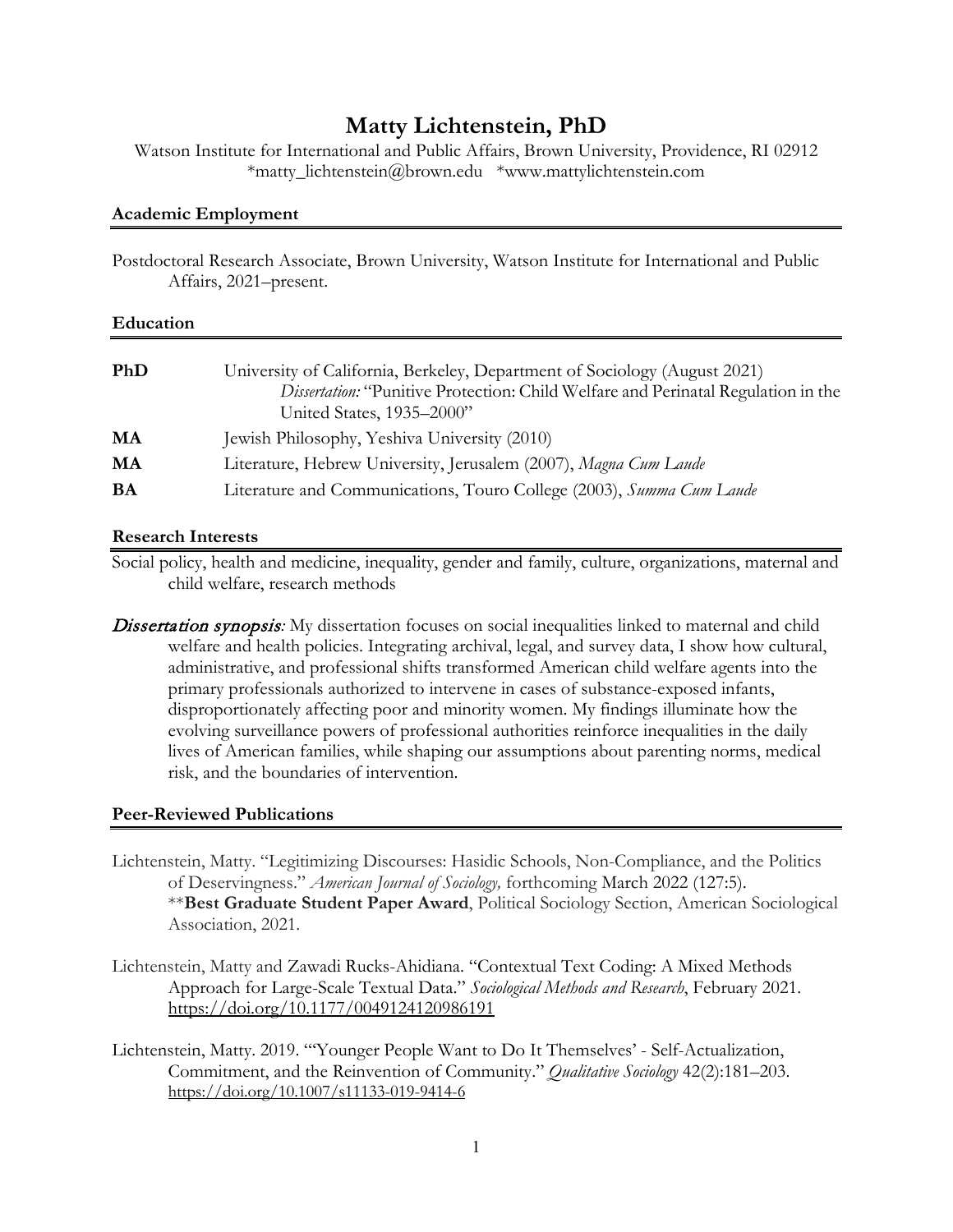- Matty Lichtenstein. "From Population to Problem: The Transformation of American Child Welfare, 1935-1980." *Under journal review.*
- Matty Lichtenstein. "'Our Way' The Historical Roots of Poverty Governance in American Child Welfare." Book chapter accepted for inclusion in *Policing or Providing?: The Child Welfare System as Poverty Governance*. Eds. Jennifer Randles and Kerry Woodward, forthcoming NYU.

#### **Manuscripts in Progress**

- Edwards, Frank, Kelley Fong, Kathleen Kenny, Matty Lichtenstein, Mical Raz, Sarah Roberts, Mishka Terplan. "Racial Inequality in Medical Professional Reporting of Suspected Infant Substance Exposure." *Working paper.*
- Matty Lichtenstein. "Risky Bodies: Social Workers, Doctors, and the Construction of Perinatal Risk." *Working Paper.*
- Matty Lichtenstein. "Regulating Mothers: Child Welfare and the Expansion of Perinatal Interventions, 1980-2000." *Working paper.*

#### **Other Publications**

Lichtenstein, Ruth (ed.), **Lichtenstein, Matty** (ed.), et al. *Witness to History*, (2009, 2010, 2011). Project Witness, Brooklyn, New York  *\*Witness to History* is a Holocaust education textbook for college and advanced high school classes. As lead editor, I managed an international team of scholars and writers in publishing three editions.

Lichtenstein, Matty. ["A Room of Our Own.](https://www.dailycal.org/2014/04/22/room/)" Op-ed, *Daily Californian*, April 22, 2014.

#### **Fellowships & Honors (Selected)**

| Duster Fellow, UC Berkeley, \$19,250                          | 2019-2020     |
|---------------------------------------------------------------|---------------|
| Synar Graduate Research Fellow, UC Berkeley, \$3,000          | Spring 2018   |
| Berkeley Empirical Legal Studies Fellow, \$1,000              | 2014-2015     |
| Paul and Daisy Soros Foundation Fellow, \$50,000              | 2013-2015     |
| Fellow, UC Berkeley Institute of Jewish and Israeli Law       | $2011 - 2021$ |
| Fellow, Princeton University Center for the Study of Religion | Fall 2012     |
| Chancellor's Fellow, UC Berkeley, \$52,000                    | $2011 - 2013$ |
| E. Billy Ivry Fellow, Yeshiva University                      | 2006-2007     |
| Ruth Ann Perlmutter Scholar, Yeshiva University               |               |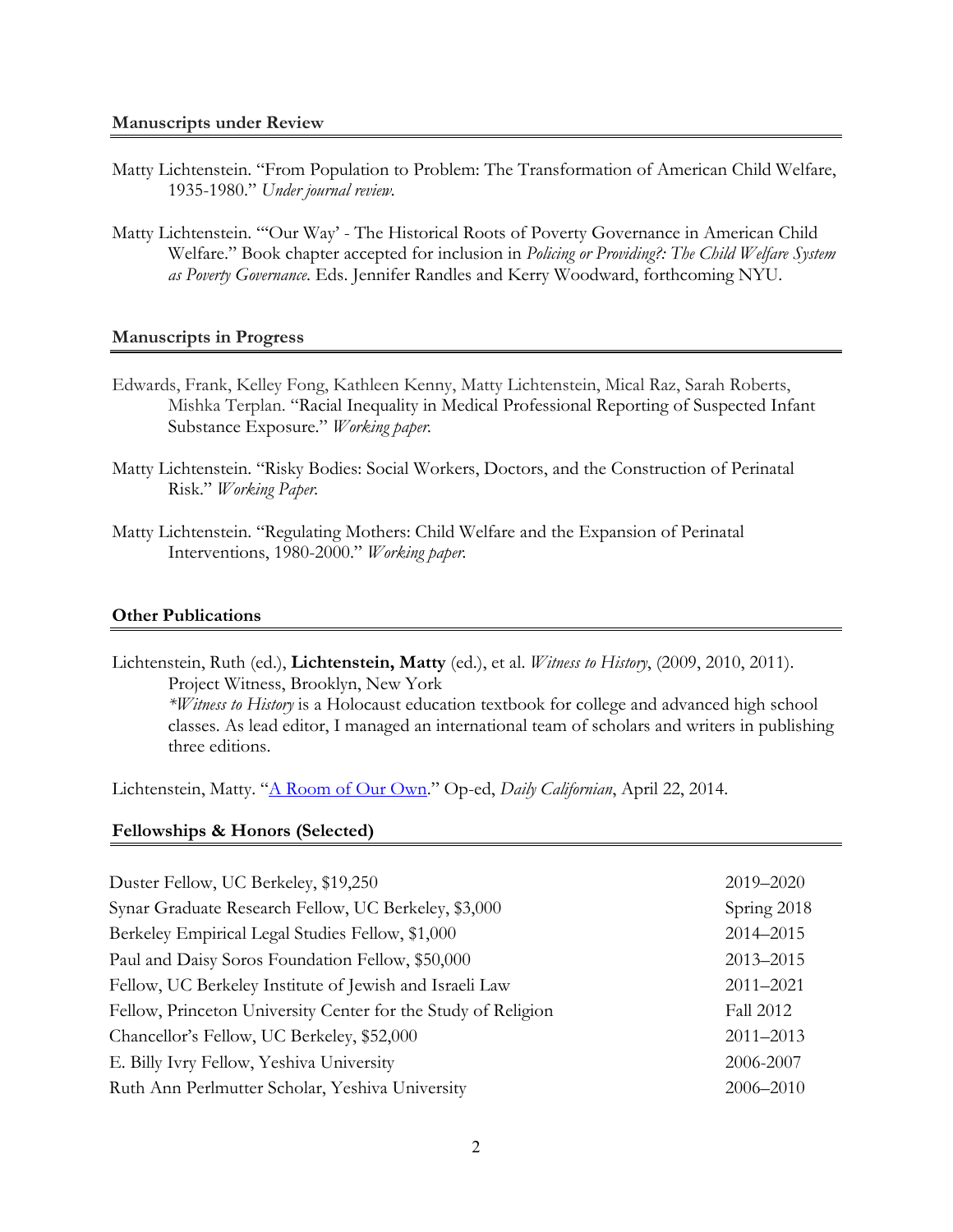#### **Teaching Experience**

| Certificate in Teaching and Learning in Higher Education, UC Berkeley<br>Instructor of Record, Regulating the American Family, UC Berkeley<br>Teaching Assistant, Introduction to Sociology, UC Berkeley<br>Teaching Assistant, Introduction to Sociology, UC Berkeley<br>Instructor of Record, Jewish studies (one course), Brooklyn College, New York<br>Instructor of Record, Jewish studies (five courses), Touro College, New York<br><b>Professional Experience</b> | 2019<br>Summer 2018<br>Spring 2015<br>Fall 2014<br>Spring 2011<br>2008-2010 |
|---------------------------------------------------------------------------------------------------------------------------------------------------------------------------------------------------------------------------------------------------------------------------------------------------------------------------------------------------------------------------------------------------------------------------------------------------------------------------|-----------------------------------------------------------------------------|
| Consultant, National Data Archive on Child Abuse and Neglect (NDACAN),<br>Cornell University                                                                                                                                                                                                                                                                                                                                                                              | 2020-2021                                                                   |
| Graduate Student Researcher, with Professor Cybelle Fox, UC Berkeley<br>Lead Editor, Witness to History research team, Project Witness, New York                                                                                                                                                                                                                                                                                                                          | 2018-2019<br>2005-2011                                                      |

#### **Academic Service**

- Lead Organizer, Scholars Writing Group, UC Berkeley, 2018–2021
- Mentor, Undergraduate Research Apprentice Program, UC Berkeley, 2017–2021
- Fellow, Graduate Student Assessment Fellowship Program, Spring 2018
- Sociology Department delegate, UC Berkeley Graduate Assembly, 2014–2015.
- Ad Hoc reviewer *American Sociological Review*, 2018–2019

### **Presentations**

\* *denotes invited talk.* 

- "Un-seeing Poverty: The Historical Roots of Poverty Governance in American Child Welfare." Eastern Sociological Society Conference, Boston, MA, March 2022.
- "Regulating Risk: Child Welfare and Perinatal Protection." ASA Virtual Engagement Conference, August 2020.
- **\***"Transforming Child Welfare: From Population to Issue Focus, 1935-1980." Invited panelist, Eastern Sociological Society Conference, Philadelphia, PA, February 2020.
- "Professionalizing Protection: The Regulation of Child Welfare 1950–1990." American Sociology Association Conference, New York, NY, August 2019.
- "Institutionalizing Personhood: Child Welfare Agencies and the Regulation of Perinatal Care." Social Science History Association Conference, Phoenix, AZ, November 2018.
- **\***"Theorizing State Power: The Uneven Path of Regulatory Legitimation." *Invited panelist (competitive application).* Junior Theorist Symposium, Philadelphia, PA, August 2018.
- "Regulating the Family: The Institutionalization of Child Welfare 1966–1986." American Sociology Association Conference, Philadelphia, PA, August 2018.